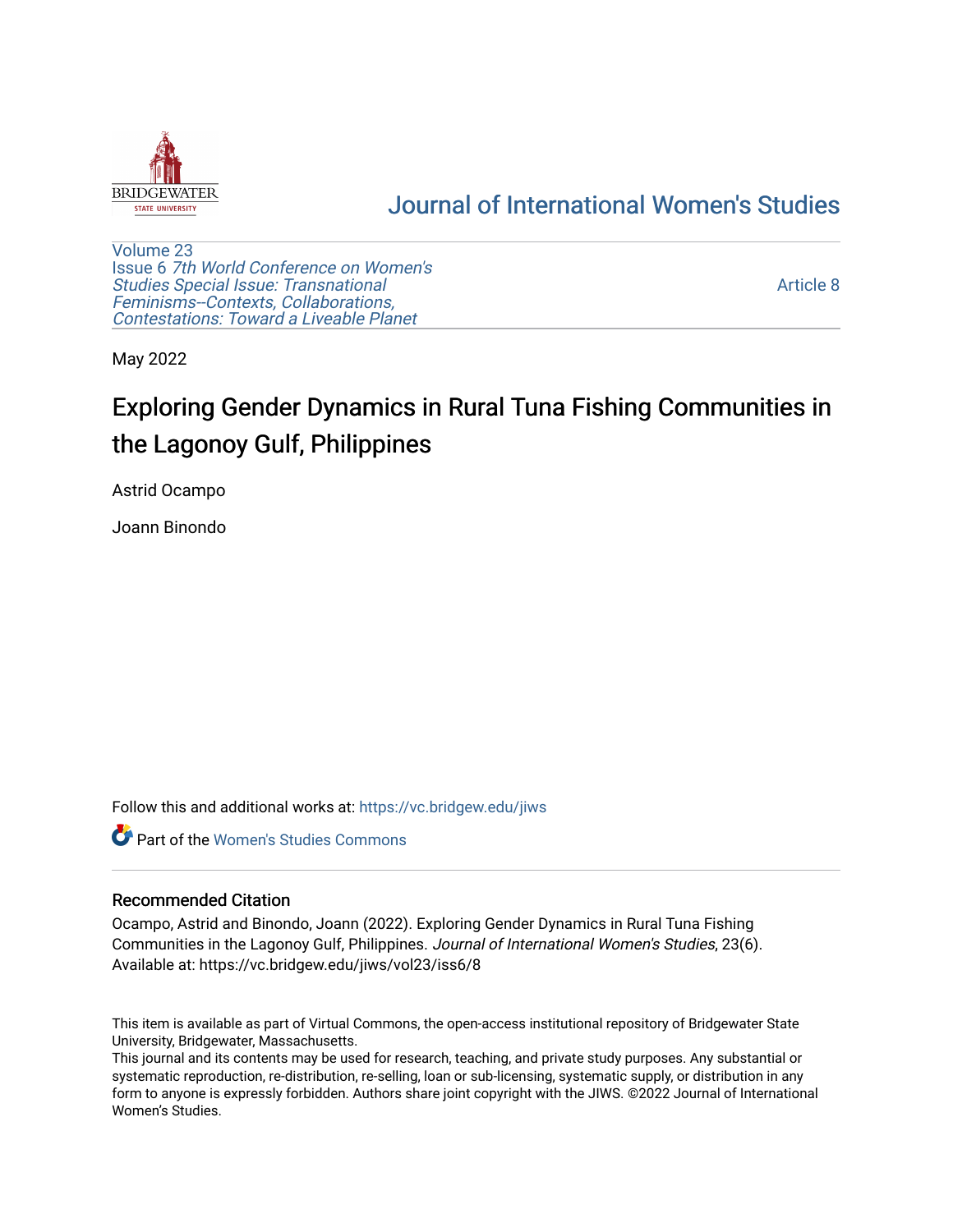# **Exploring Gender Dynamics in Rural Tuna Fishing Communities in the Lagonoy Gulf, Philippines**

By Astrid Natasha O. Ocampo,<sup>1</sup> Joann P. Binondo<sup>2</sup>

# **Abstract**

Women's contributions to rural fisheries in the Philippines are often overlooked and unrecognized. The "invisibility" of women is primarily a factor of prevailing traditional views on fishing as a male-occupied industry. Gaps in understanding the role of women in the sector may risk implementing interventions that poorly capture their needs as important players in the fisheries value chain. Developing holistic and integrated solutions becomes crucial as rural fishing communities are highly vulnerable to food and economic insecurity, aggravated by external crises and a rapidly changing climate. This study identifies and assesses the factors and motivations on the gender dynamics in the rural tuna fishing communities in the Lagonoy Gulf, Philippines. Focus-group discussions and key-informant interviews were conducted with 120 male and female respondents across six (6) of the 15 municipalities in the Lagonoy Gulf, tuna federation leaders, and female group savings association officers. Results of the study emphasize the traditional heteronormative structures that still influence household and community dynamics in Lagonoy Gulf. Women are active as ancillary workers, holding key responsibilities in marketing the harvest to local traders and markets and engaging in profit-saving activities. However, these roles are seen only as support and are not recognized to merit the participation of women in community decisionmaking. This perception also reflects disparities at the household level, where women are expected to assume household and childcare work. However, women recognize these functions as a source of empowerment, upholding their skill to handle multiple occupations to service their devotion to their family. They also highly regard their skill in financial custodianship, seeking means to address their family's financial problems. Lack of opportunities for women equally bears unhealthy expectations for men to remain the breadwinner despite struggles to reap economic benefits. Both men and women in Lagonoy Gulf echo the aspiration for women to earn to help address family poverty. This study emphasizes the need for institutional support to ensure genderbased strategies in the communities, including opening pathways for women to secure decent work and increasing their participation in local fisheries governance.

*Keywords*: Women in fisheries, Philippines, Tuna fisheries, Lagonoy Gulf

<sup>1</sup> Astrid Ocampo holds a Master's Degree in Environment and Natural Resources Management at the University of the Philippines. Her Public Sector Partnerships work in WWF-Philippines involves engaging external development assistance institutions, such as the European Union and USAID, to develop and fund the organization's conservation and sustainability programs. She is also presently the national coordinator for the WWF Asia-Pacific Marine Turtle Use and Trade Initiative. Ms. Ocampo currently pursues gender and development efforts for the organization. Email: [aocampo@wwf.org.ph;](mailto:aocampo@wwf.org.ph) [astridoocampo@gmail.com.](mailto:astridoocampo@gmail.com)

<sup>&</sup>lt;sup>2</sup> Joann Binondo has been with WWF-Philippines as the Tuna Fisheries Lead for more than 10 years. She has worked extensively with national government agencies, foreign partners in Europe, and the communities in the Lagonoy Gulf and Occidental Mindoro to promote sustainable tuna fisheries management. With her and her team's work, the communities in Lagonoy Gulf and Occidental Mindoro have secured the first Marine Stewardship Council Certification for small-scale fisheries in the Philippines.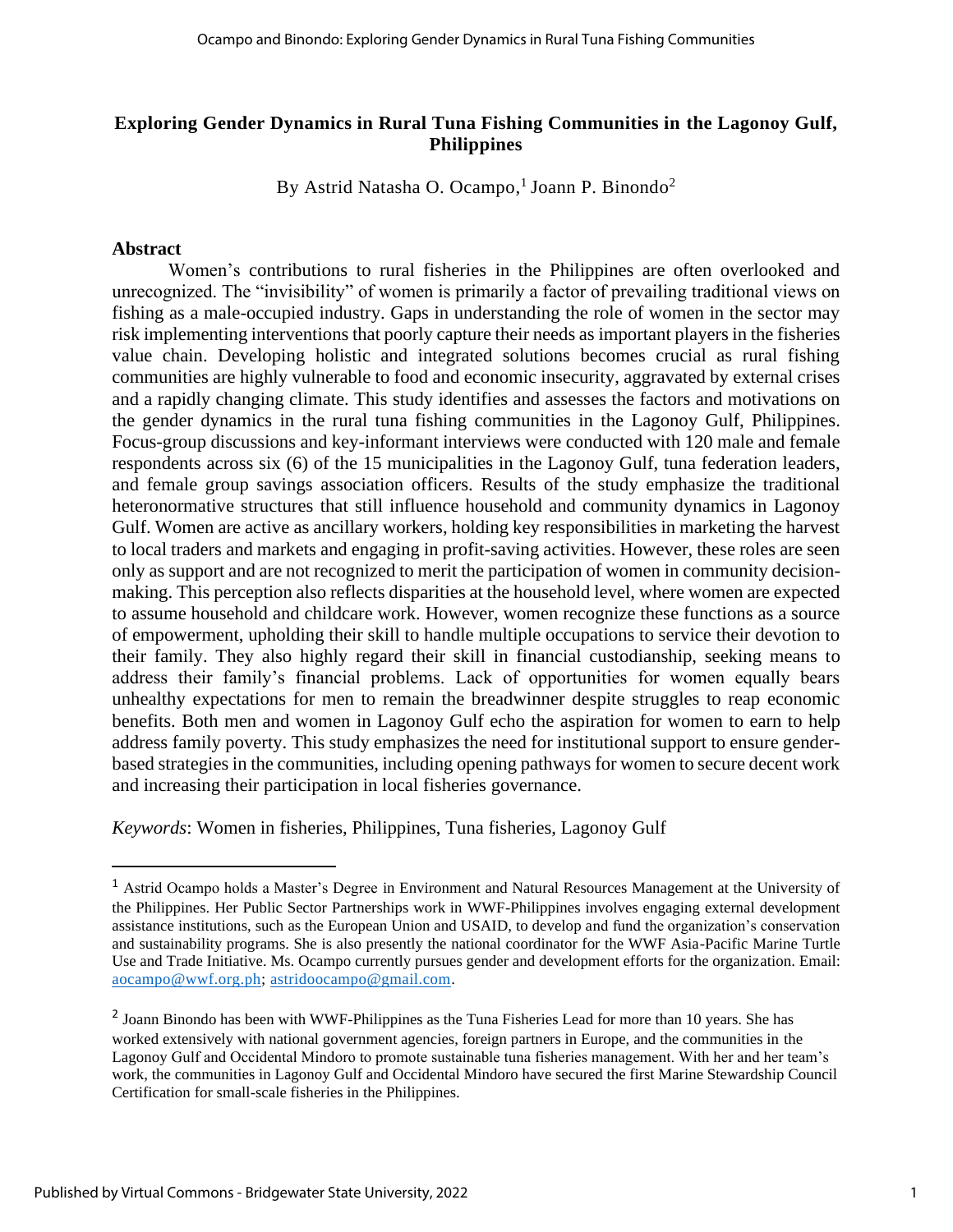#### **Introduction**

The Philippines belongs to an ocean region known as the global epicenter of marine biodiversity (Pinheiro et al., 2019). The country is reliant on its abundant aquatic ecosystems and fishery resources for food security and livelihood. Tuna is one of the country's largest produced and most highly-valued species and a top export commodity that earns approximately US \$231 million (Lamarca, 2017). In 2019, the Philippines produced over 500,000 metric tons of tuna, 27% of which was harvested by municipal or small-scale fisheries (Philippine Statistics Authority, 2019).

The Lagonoy Gulf is one of the major fishing grounds in the country with high concentrations of tuna outside General Santos City—the center of tuna fisheries in the country. Unlike General Santos' complex tuna fishing industry, the tuna trade in the Lagonoy Gulf is confined to local community markets or—if the tuna harvest is deemed "of quality"—exported to consumer markets in the capital, Manila. Seventy percent of the tuna in the Lagonoy Gulf is traded only within the vicinity or in adjacent municipalities (Lagonoy Gulf Integrated Fisheries and Aquatic Resources Management Council, 2017).

The Lagonoy Gulf is beset by the increasing threat of unstable fishery resources due to various factors, not the least of which are impacts driven by climate change. The belt of typhoons that ravaged the Gulf in the late months of 2020 destroyed houses and livelihood implements. Climate scenarios project that typhoons will only get stronger and more frequent due to rising ocean temperatures, increasing the vulnerability of coastal communities (Holden & Marshall, 2018). Tuna has also been growing scarcer due to warming oceans, with the fish migrating to colder waters, leaving the Gulf vulnerable to poverty and food insecurity (Monnier et al., 2020). The COVID-19 pandemic further impeded the capacity of fishers in the Lagonoy Gulf to resume their trade and blocked alternative quick-paying jobs due to national lockdowns. Despite its vital economic contribution, the fisheries sector in the Philippines remains one of the poorest in the country, with a poverty incidence rate of 23%. The Bicol Region, on which the Lagonoy Gulf is situated, had a poverty incidence rate of 20% in 2018 (Philippine Statistics Authority, 2020).

#### **Women in Fisheries**

Accurate data on women in the fisheries sector in the Philippines is sparse and difficult to obtain. The 1995 country population census reported that females comprise only 8.2% in the fisheries sector, which either indicates it as a male-dominated industry or the participation of women is underreported (Siason, 2000). Underreporting may be a cause of a narrow definition of fisheries to mean fishing by boat (Siason, 2000; Kleiber et al., 2014; Bradford & Katikiro, 2019; Torell et al., 2021), especially in communities that heavily rely on off-shore or deep-sea fishing (Food and Agriculture Organization of the United Nations, 2016). The 2006-2010 Medium-Term Comprehensive National Fisheries Industry Action Plan of the Philippines has admitted a lack of representation of women in local management councils and supportive policies to recognize women in fisheries development interventions. Targets to address these gaps were not answered or reflected in the 2016-2020 Mid-Term Plan. The Lagonoy Gulf Tuna Management Plan, finalized in 2016, does not stipulate any strategies to improve gender equality in the tuna supply and value chain. The "invisibility" of women in fisheries creates data gaps on gender divisions on labor at the local level, undermines the overall contribution of women in livelihood and other fishing-related economic activities, and presents challenges in identifying gender-redistributive policies towards sustainable fisheries management (Frangoudes & Gerard, 2018).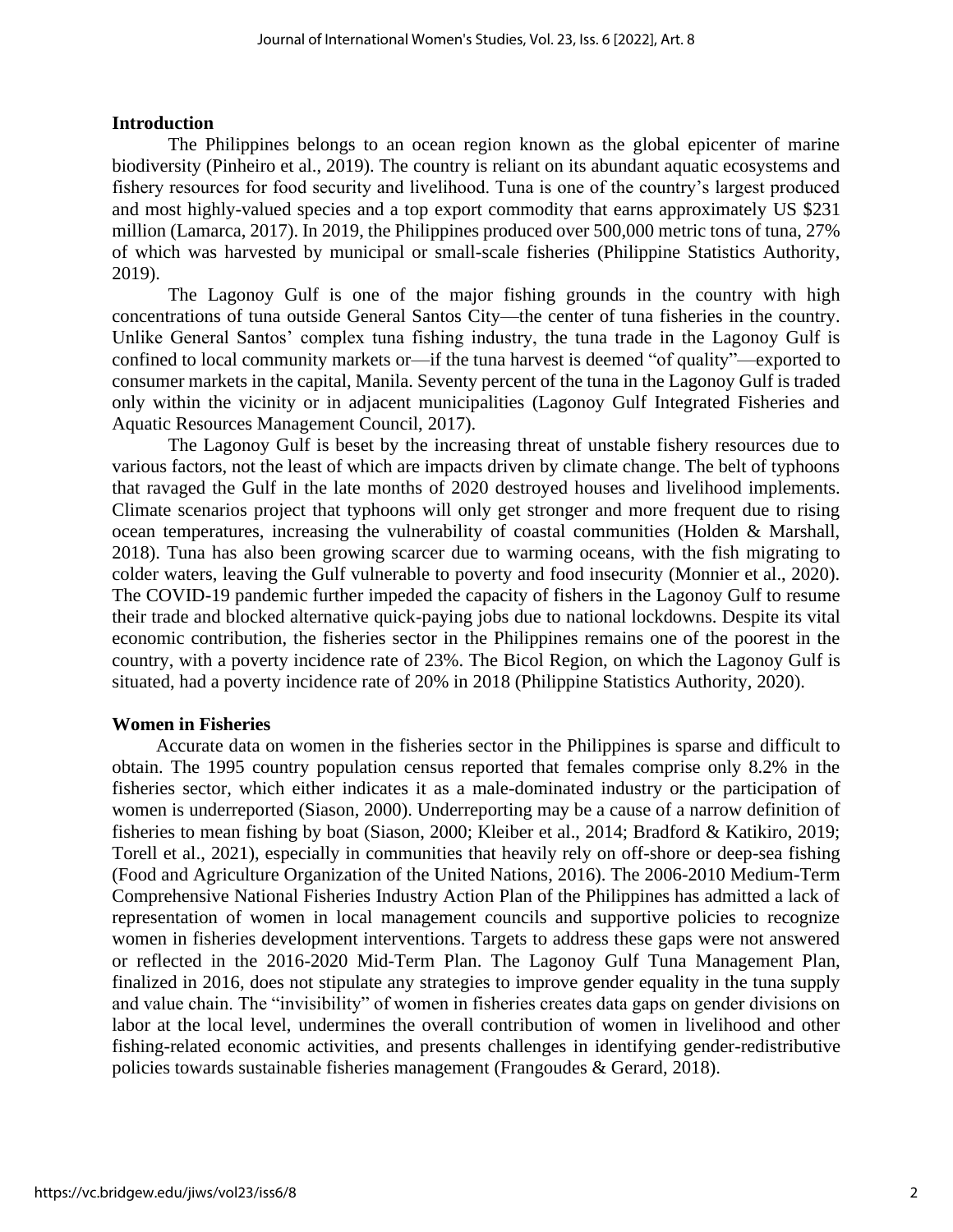This research aims to: a) identify the gender norms and power relations in the rural tuna fishing communities in Lagonoy Gulf, and b) assess the motivations ad perspectives for these relationships. Understanding the gender dynamics in rural tuna fisheries offers insight into women's access and contribution to local market and governance structures. This access, or lack thereof, enables or impedes opportunities to promote economic resilience and sustainable community-based fisheries management, especially in times of crisis and in a rapidly changing climate.

# **Theoretical Framework: Rural Gender dynamics**

In traditional rural communities, men are characteristically an asset, because their physical capacity to do work equals economic productivity (Cole et al., 2015). Rural masculinity, especially in agricultural and fishing communities, idealizes "toughness" and "grit" as the dominant qualities to access the primary resources available (Connell & Messerschmidt, 2005; Turgo, 2014; Gustavsson & Riley, 2019).

Long hours of work wedges a distinct division of labor that compartmentalizes the role of women into the affairs of the household—parental care and household management are left for the women to maintain; in turn, stymieing their opportunities for economic contribution in the family (Gustavsson, 2016; Abebe et al., 2020). Because domestic household labor and other informal subsistence activities do not equate to any evident economic value, the role of women becomes "hidden," and they lose power, agency, and place in community decision-making as a cause of this "insignificant contribution." (Kabeer, 1994; Harper et al., 2017). Dependence on an earning family member (Kabeer, 2005) undervalues women's position in society and fosters a tendency for them to internalize one's subservience (Gallagher, 2007; Bearman et al., 2009).

Poverty intensifies these power relations (Kabeer, 1994) but also cracks through them, as they are challenged by the prevailing priority for subsistence (Turgo, 2010). This is the case for agricultural and fishing communities that rely on what is otherwise becoming increasingly scarce and unstable natural resources (Balsdon, 2007; Steenbergen et al., 2020; Fayazi & Bornstein, 2021).

Women's increase in market participation, for one, addresses income gaps and helps them assert their bargaining power in the household. However, it also often encumbers them to stretch their time to commit to both domestic and economic duties (Kabeer, 1994; Lawless et al., 2019). There is, however, the idea of the "multi-dimensionality" of women's choice and adaptability to address economic necessities. Women can move into spaces men traditionally occupy and define these spaces as an extension of their womanhood. This is most especially true for mothers who actively engage and participate in the labor force as an added way to fulfill their maternal duties (Ayala & Murga, 2016).

Rigid expectations of "masculinity" can also suffocate disadvantaged or marginalized men (Alston & Kent, 2008). The pressure to maintain the role as the "breadwinner" intensifies when work starts to produce less output, eroding one's sense of worth and place in the community (Angeles & Hill, 2009; Turgo, 2014).

Rural households also operate as a singular and conjugal entity that defines distinct and separate productive functions, with women usually relegated to domestic household labor (Kabeer, 1994). However, adopting complementary economic set-ups in the household serves greater practicality in addressing family poverty (Ferrer et al., 2014). Marketing and post-harvest retailing activities, where women predominate, are essential ancillaries in catch or harvest produce (Lentisco & Lee, 2015; Salmi & Sonck-Rautio, 2018; Pedroza-Gutiérrez, 2019; Gustavsson,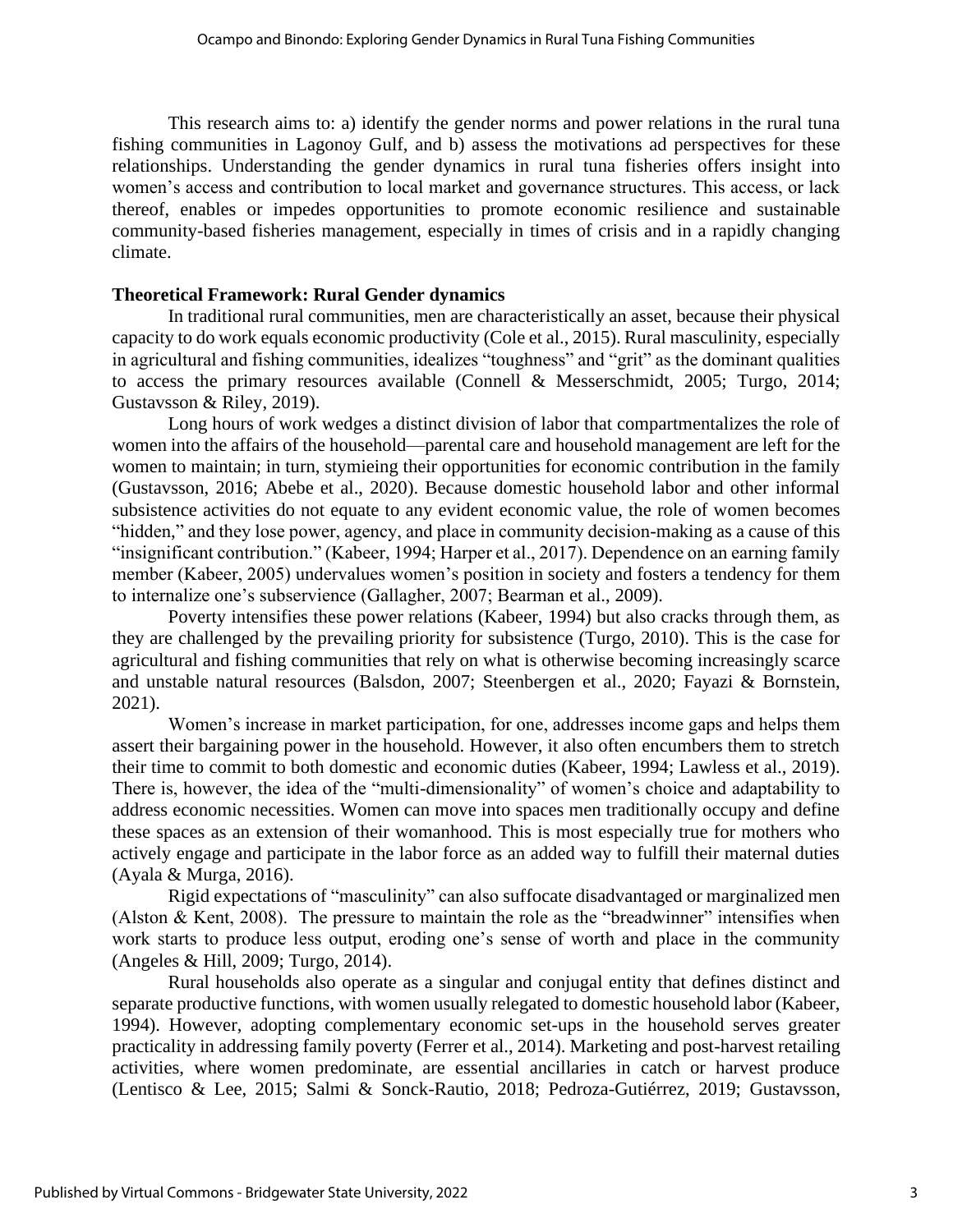2020). However characteristic of women in these communities, such functions are still overlooked in local production systems (Turgo, 2010).

### **Methodology**

#### *Research Site*

The area of study in the Lagonoy Gulf is located in the Bicol Region of the Philippines. It covers an expanse of 3071  $km^2$ , with a channel that opens towards the Pacific Ocean (Soliman, Mendoza Jr., & Yamaoka, 2008). Lagonoy Gulf comprises 164 barangays across 15 municipalities in Albay, Camarines Sur, and Catanduanes. More than 2,000 tuna fishing households reside in Lagonoy Gulf, 74% of which are registered (Lagonoy Gulf Integrated Fisheries and Aquatic Resources Management Council, 2017).



**Figures 1 and 2: Location of study: Lagonoy Gulf, Bicol, Philippines.**

# **Data Collection and Analysis**

The research was conducted from March to May 2021. Data from this research was generated through focus-group discussions and key-informant interviews.

Focus-group discussions covered six of the 15 municipalities in Lagonoy Gulf; specifically, Tiwi, Tabaco, Putsan, and Malilipot in Albay Province; and Sagñay and Presentacion in Camarines Sur. In this study, respondents were divided into male and female groups in each municipality, except in Tabaco, Albay, where the only available respondent group was female. The respondents were identified through a mix of purposive and snowball sampling. Research assistants identified contact in each respondent group, who gathered some respondents randomly and assigned them to recruit others. There were a total of 57 male respondents and 63 female respondents that participated in the focus-group discussions. All recruited male respondents are members of the tuna fishing associations in their respective municipalities.

The focus-group discussions were semi-structured and framed under the following main questions (Torell et al., 2021):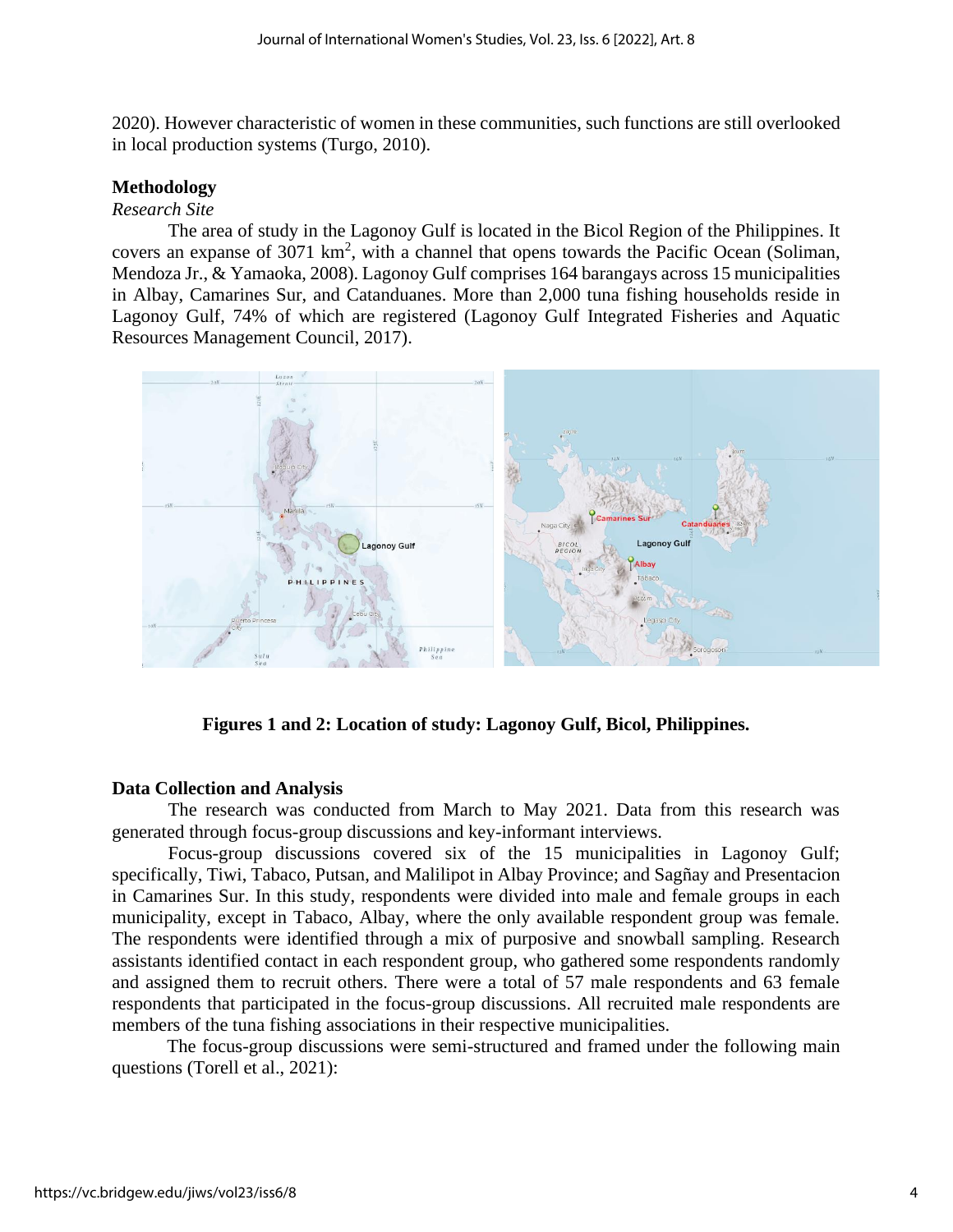- 1. How, and to what extent, do both men and women participate in community fisheries governance bodies or other community activities?
- 2. What are the roles of men and women in the tuna supply chain?
- 3. What are the perceptions that govern the functions of men and women in the household?
- 4. How do men and women cope with or contribute to the current conditions in the household/community? What motivates these coping or contributing mechanisms? What aspirations are attached to these mechanisms?

Key-informant interviews were conducted with two community tuna fishing leaders and four female community group savings and loan association officers to understand local status and processes on the tuna fisheries and plans for women community members.

A qualitative analysis software (Dedoose™) was used to analyze the data from the focusgroup discussions. The analysis involved identifying recurring themes and patterns in the responses and the frequency of these patterns according to sex. Responses from the interviews were also transcribed accordingly.

## **Scope and Limitations**

The research period was affected by the COVID-19 pandemic, so correspondences with respondents had to be administered by phone and virtual platforms. The support of community coordinators was enlisted as research assistants to help gather the respondents, assist in the correspondences, and translate responses from the colloquial language to Filipino and English.

Respondent types are also only limited to the harvest and post-harvest levels of the value chain, to which the majority of rural tuna fishing community members belong. However, community structures are flexible in these sites; responses from *casa* owners (local traders) and fisheries management council members were also gathered.

# **Results**

# *Gender Dynamics in Community Fisheries Governance; Women's Access to Decision-Making Spaces*

Tuna Fishers Associations (TFAs) primarily govern community mobilization in each municipality. The general perception is that these groups are funnels for relief aid. Several of the respondents recalled that the TFAs have been instrumental in the provision of food packs and tarpaulins from government and private donations in response to the consecutive onslaught of Typhoons *Goni* and *Vamco* (locally known as *Rolly* and *Ulysses*, respectively) in late 2020. The TFAs also primarily serve as grassroots entities that negotiate and lobby agenda in local fisheries governance. The TFAs are under the supervision and guidance of the also municipal fishers-led Lagonoy Gulf Tuna Fishers Federation, Inc. The Federation represents the collective interests of the tuna fishers in the Integrated Fisheries and Aquatic Resources Management Council (IFARMC). As mentioned by a tuna federation leader, the TFAs exist to ensure that "the voices of the fishers are heard." As community fisheries management and governance bodies, TFAs also create mechanisms to ensure that tuna fishers within their vicinities are licensed and registered and are aware of proper tuna handling to increase its value. TFAs also secure sufficient collective savings to help shoulder the fishing operation costs of any member. TFA membership is maledominated, except in Putsan, where male respondents mentioned current female TFA officials but did not specify their positions. A female respondent from Tabaco said that she serves as their TFA's secretary.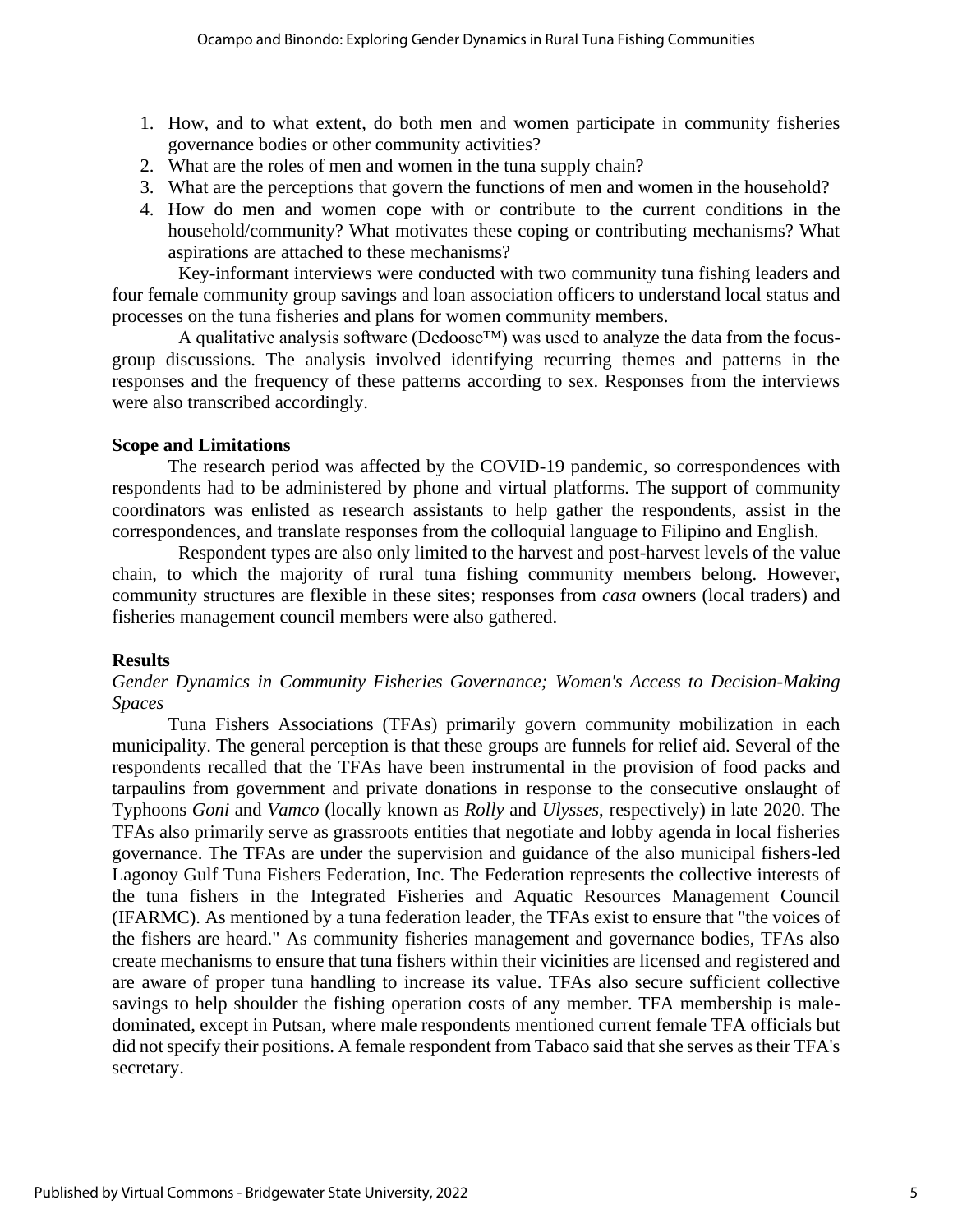Generally, TFAs conduct their meetings once a month, but respondents cited that the pandemic has caused them to occur less frequently and only when needed. One female respondent said that the fisher-members are expected to attend these assemblies. Still, most female respondents said they participate in lieu of their husbands when they happen to be away at sea. Ironically, when asked about the agenda, many female respondents answered they are not aware of what is discussed in the meetings. However, a number of the female respondents, notably in Tabaco, Tiwi, and Malilipot, were able to cite that the TFAs talk about "how to properly fish and handle tuna" and "the registration and licensing of the boats."

Apart from the TFAs, no other groups exist in the municipalities except for the Group Savings and Loans Associations (conveniently coined by respondents as "Group Savings" or "GSLAS"). GSLAs act as de-facto financing outfits in the communities, who request members to regularly chip in a small portion of their earnings (each less than a quarter of a US dollar) every "cycle," or in every two to three months of the year. GSLAs stand in as women's committees, mainly because the members are all women. Almost all female respondents are members of the GSLAs, some of whom are officers who call themselves "taga-tago ng kahon" [treasure-keepers]. However, GSLAs acting as women's committees do not strictly apply, as some male tuna fishers still head some GSLAs. There are no GSLAs in Tabaco and Malilipot, so female representation in these municipalities is almost non-existent. A Tabaco respondent said that "there is no need to have a women's committee as there are only two of us [in the TFA]." GSLAs do not hold the same level of authority as the TFAs and are mostly seen as supporting bodies.

Women are not passive in their lack of representation. On the contrary, many female respondents complained that their needs should be addressed in TFA agendas. Female respondents in Presentacion and Tabaco further suggested forming a different body to manage their interests freely. As one respondent remarked, "Why does everything have to go through my husband? There should be a separate group for us. [People] should also listen to my voice, and not just my husband's."

A few male respondents said that it might be possible to set their wives' interests in the agenda, as they usually manage marketing the harvest. A tuna federation leader also aims to allocate a portion of a foreseen non-profit funding opportunity in organizing and sustaining women's led- and managed groups for tuna food processing and entrepreneurial development activities in the communities.

Individually, some female respondents engage as community volunteers. For example, public conditional cash grant beneficiaries participate in "highway beautification" projects. In addition, some women do honoraria-based work in the municipal social welfare offices; colloquially, male respondents referred to their wives as "[the ones who] handle(s) the PWDs (persons with disabilities)." A respondent also serves as a member of the Tabaco City Fisheries and Aquatic Resources Management Council (FARMC). Female respondents who are community and local government volunteers are regarded among their peers as "leaders." In the focus group discussions, they sometimes acted as spokespersons on behalf of their respective respondent groups.

# *Gender Dynamics in the Tuna Supply Chain*

Tuna fishing follows a set ritual. Before departure, all provisions need to be prepared—the "baon" [food packs] for the fishers, the bait for the fish, the nylon for the handline, and the ice packs and gasoline for the boats. The length of tuna fishing excursions depends on the vessel, but, regularly, trips would last for six to seven hours at a time (WWF-Philippines, 2016). Other fishers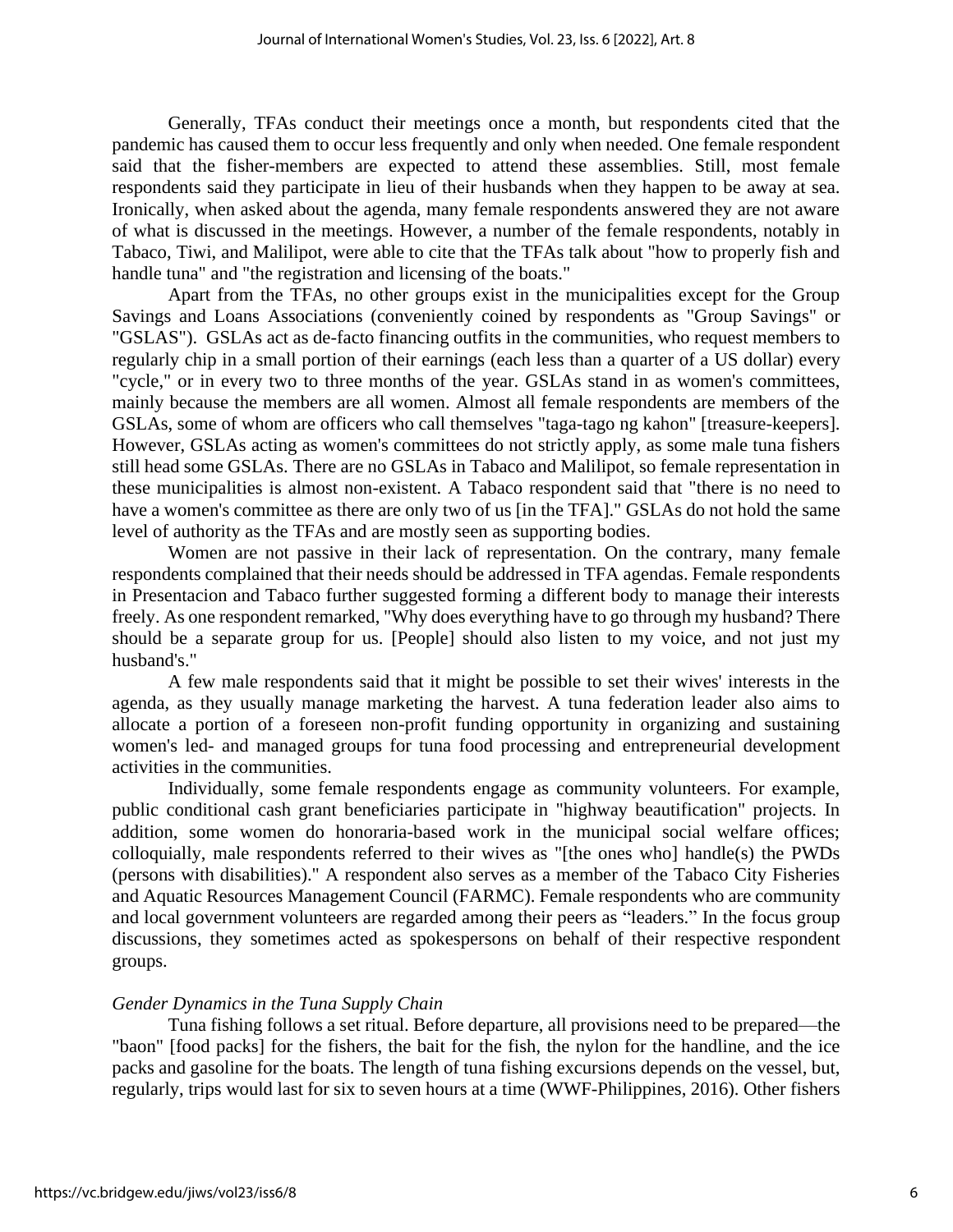would leave at early dawn and others late at night. When the fishers return with a fresh catch of tuna, they will haul the fish to the *casa* or the local trader. The trader will sell this over to the wholesale retailer or exporter, who will then transport the fish product to domestic consumer markets. If the fishers return with only low-value small pelagic species, they will be sold to the local wet market or peddled individually.

The tuna fishers in the Lagonoy Gulf, are all men. This is the case because, as most of the respondents shared, tuna fishing is, in itself, dangerous. Yellowfin tuna—the primary catch in Lagonoy Gulf—is one of the fastest and heaviest fishery species (Oceana, n.d.). A sustainable way of catching tuna is through handline, a single nylon thread usually held and pulled only by hand. When the tuna hooks onto the bait and starts to resist, the fishers would have to be agile and compete with its massive and swift force. This method of fishing would result in injuries. In Sagñay, male respondents recalled a colleague who once lost a finger because he struggled to hold out against a caught tuna.

Tuna fishing in the Lagonoy Gulf is restrictive also due to geography and the natural direction of currents. Directly facing the Pacific Ocean, the waters around the Bicol Region are generally rough, and waves can reach as high as 15 feet on certain occasions (Tono et al., 2014). All male and female respondents said that women get seasick in the distances where the fishers catch tuna. A female respondent from Tabaco referred to this as the "the sea [outside] is different." Women who go with their husbands are not as common. Male respondents in Malilipot said that some wives join trips when the waters are calmer. Men in Putsan also shared that the other parts of Camarines Sur have wives who join their husbands in tuna fishing trips. However, women often join only when men fish near-shore (or "sa agran" in the colloquial language). Female respondents said that most women who can afford to join do not have any young children to tend to anymore, like one of the Tiwi respondents.

Pre- and post-harvest activities fall on the women to manage. They prepare the equipment and the necessities for the excursions. When the fishers land, they negotiate with the *casa* on the value of the landed tuna. When the fishers come home with only low-value catch, they bring these to the market to sell. Some cannot afford a booth in the market, so they peddle the fish on their own. Other women sun-dry small fish or squid. A female respondent in Tabaco said that "daing" [sun-dried fish or squid] would sell at USD 6 a kilo on average.

A mandate for the TFAs in the Lagonoy Gulf is to conduct "fish catch reporting." Fish catch reporting is a recording of the fishers' periods of excursions and the weight and value of the landed tuna. It is written documentation, with each household having their personal notebook. Male respondents shared that they handle the reporting, but women take on this function in most cases, as corroborated by the female respondents.

#### *Gender Dynamics in the Household*

It is common practice for women to manage the household. Household duties often refer to cleaning the house, doing the laundry, and looking after the children. The male respondents relied on their wives to see their welfare, especially after coming home from the sea. A male respondent from Tiwi referred to the women as having "malambot ang kamay" [soft hands] and are therefore more capable of taking on work that "rough hands" would otherwise damage or break apart. Another male respondent from Tiwi said the women are like "yayas." "Yaya" in the Philippine culture is the domestic helper, a migrant from rural poor communities employed by middle-class to affluent families. "Yayas" are informal workers who take care of the "amo's" [boss'] children and do menial household labor (De Guzman, 2014). When asked what women do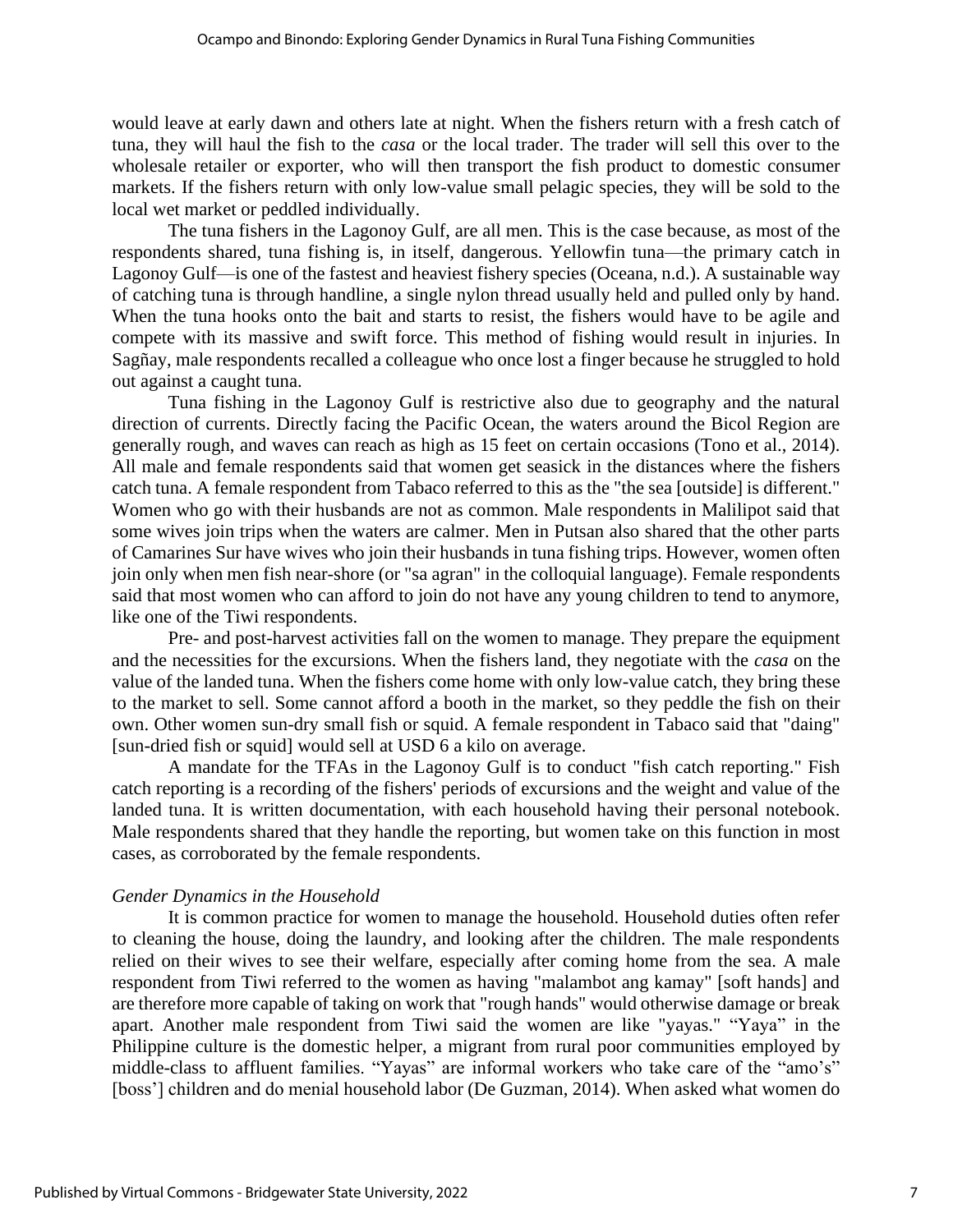for work, a male respondent said that women are "babae lang" ["just" women], only responsible for housekeeping. Throughout the COVID-19 pandemic, female respondents also cited their added responsibility to "conduct learning modules," taking on the role of overseeing and facilitating their children's schoolwork, as an effect of the country's mandatory distance education. The FARMC officer mentioned that she is adept at managing her time between her work and her family, noting the schedule she proudly keeps to balance her responsibilities.

Male respondents also relied on women to manage the family's finances. Men, in jest, said that if they kept the money, nothing would be left because every penny would have just gone to "good time." Female respondents attributed this to their skill for financial management as being "ma-diskarte." "Diskarte" refers to the skill of finding creative means to solve social problems (Morales, 2017). Female respondents said they are adept at budgeting expenses and seeking means to stay afloat when the family is especially cash-strapped. However, some men still dominate monetary decisions. Female respondents from Sagñay, Malilipot, and Tiwi recalled knowing neighbors whose husbands get the final say on how the money is spent. Some female respondents from Sagñay and Tiwi also mentioned that men would restrict women spending on personal needs. However, men would often excuse themselves from spending on alcohol because they would do so "only from time to time," and only as a respite from long excursions at sea. A female respondent said, "if the husband does not approve [of an expense], I cannot do anything." Other respondents noted that monetary decisions are shared between spouses.

#### *Impacts of Socio-Economic and Environmental Conditions on Gender Dynamics*

Men engage in alternative menial labor to sustain their income during lean seasons or low fish catch. Many male respondents rely on carpentry and construction work, often taking on job orders either locally or in the capital, Manila. Other respondents would do welding and logistics driving. One male respondent in Tiwi tailored children's school uniforms on the side, but the pandemic stalled his occupation. When explaining his side job, the tailor was proud of his skill and remarked that his craft is not exclusively a woman's line of work. Other male respondents would go with their wives to farm tiger grass.

Women would also do side-jobs to augment their incomes, engaging primarily in homebased craftwork such as abaca twining and tiger grass farming (for creating brooms); women in Putsan belong to a cottage pottery industry in their municipality. Other female respondents with slightly better financial means also have "sari-sari stores" [micro-neighborhood convenience stores] or piggeries for those whose properties can afford extra space. A female respondent in Tiwi is a domestic helper. Female respondents cited their side-jobs as some of their means to practice "diskarte." Many women mentioned they are good at finding ways to do extra work even with limited resources.

These alternative sources of income are also unstable and often susceptible to external shocks. Some male respondents mentioned that construction work became impossible as pandemic lockdowns restricted labor migration from the provinces to Manila. Women also cited the difficulty in continuing abaca twining and tiger grass farming as these also became collateral damages from the onslaught of typhoons in the Lagonoy Gulf in late 2020. A female respondent in Malilipot is a public-school teacher, holding the only stable job amongst the respondent base.

Poverty in the area is, among many other factors, driven by the instability and volatility of fishing as a trade. Catching fish has become onerous, with the fishers often coming home emptyhanded. Problems even in purchasing gasoline for boats are also common. Almost all respondents cited this instability to the increase in fishers that share resources within the Lagonoy Gulf, which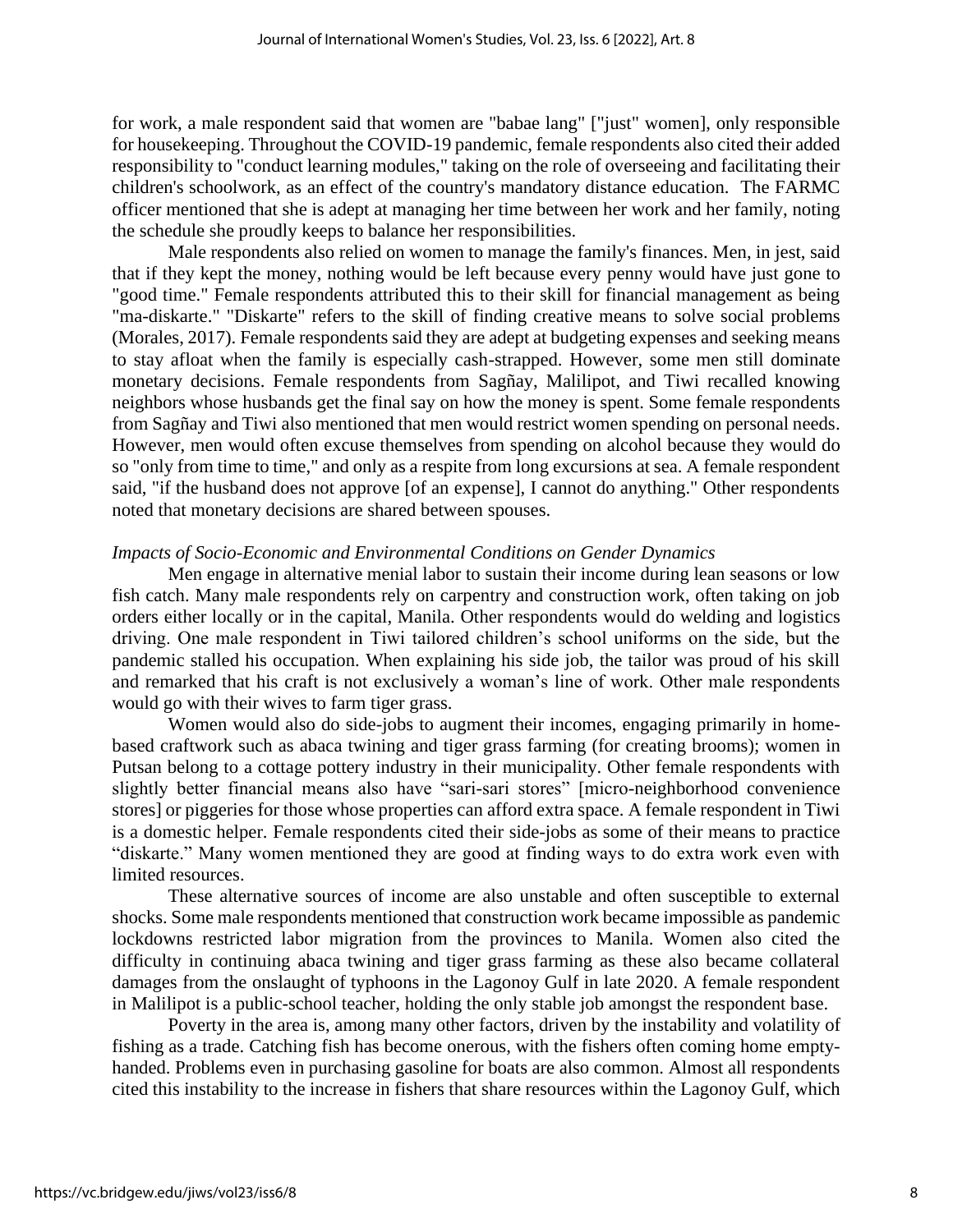they said was not the case in the past. A male respondent in Putsan also mentioned the competition with commercial vessels and the existence of fishing aggregating devices that restrict the movement of fishers within designated municipal waters. Respondents in Putsan and Presentacion also mentioned still-prevalent reports on illegal fishing. Female respondents in Tiwi and Malilipot pointed to environmental degradation as a cause, with climate change restricting excursion periods and waste pollution destroying the Lagonoy Gulf's marine ecosystem.

Lack of harvest is compounded by the unjust tendencies of the *casa* [local trader] system, which is a primary source of indebtedness for many small-scale fishers. Off-shore fishing excursion requires an average of USD 850 a week for three to four people, while near-shore excursions cost USD 100-120 (WWF-Philippines, 2016). Fishers do not have the capital to support operation costs, so they seek loans from *casas*. Debt is paid off through the bought tuna—the *casa*  cuts a portion of the tuna profit equal to the amount that the fisher owes. A tuna federation leader mentioned that *casas* sometimes dictate the price of the tuna, lowering its buying price, so the fisher takes home even less. A female respondent in Tabaco shared that if the tuna costs USD 1.6 per kilo, the fisher takes home only USD 4 to 6 for the entire fish. On average, fishers earn only USD 180 a month, falling below the poverty threshold. On lean seasons, they make only around USD 120 (WWF-Philippines, 2016). Apart from the money, the *casa* system also predisposes an "utang na loob" ["debt of gratitude"] from the indebted fishers. Another female respondent in Tabaco cited a case in which a TFA officer could not wean away from the *casa* as he could put his children to school due to his loans.

Male respondents also aspire for their wives to earn "para makagaan" [to ease the burden] in household finances and their necessity to keep fishing to take home food. A respondent in Putsan mentioned that if his wife finds work, he will share in the maternal duties of his wife. A respondent in Sagñay found this arrangement conditional, in that he can take on the household work if his wife secures a steady income. Male respondents in Presentacion viewed the opportunity of women to work as significant, especially in expanding their knowledge and worldview, "para hindi lang palagi nasa bahay" [so women do not 'while away' at home all day]. Many male respondents expected that work should not keep women far away from their home or community, so the wives can still have time to take care of the children.

"Work," in the understanding of almost all respondents, refers to livelihood and entrepreneurial projects. When asked about work opportunities for women, the tuna federation officers cited funding support in sustaining livelihood training previously provided by the regional body of the national fisheries agency. All female respondents found "puhunan" as the only utmost necessity in triggering their access to income. "Puhunan" [capital] helps the women invest in raw materials and equipment to start an enterprise independently. Female respondents in Sagñay and Tabaco sought skills enhancement training to learn product development. A female respondent in Malilipot also mentioned the group's interest in operating a tuna food processing enterprise, except they do not have the refrigerators to store their food products. Female respondents preferred working from or near home to still manage the household and look after their children. All respondents echoed the sentiment that access to such financial and entrepreneurial opportunities will help ease their family's struggles and secure their children's continued schooling.

# **Discussion**

Fishing communities in this research are highly traditional, as respondents cited fishing, as a vocation, has been passed down throughout generations (Turgo, 2014). Gender structures remain essentially unchanged in such rural societies. Men remain seen as the most economically viable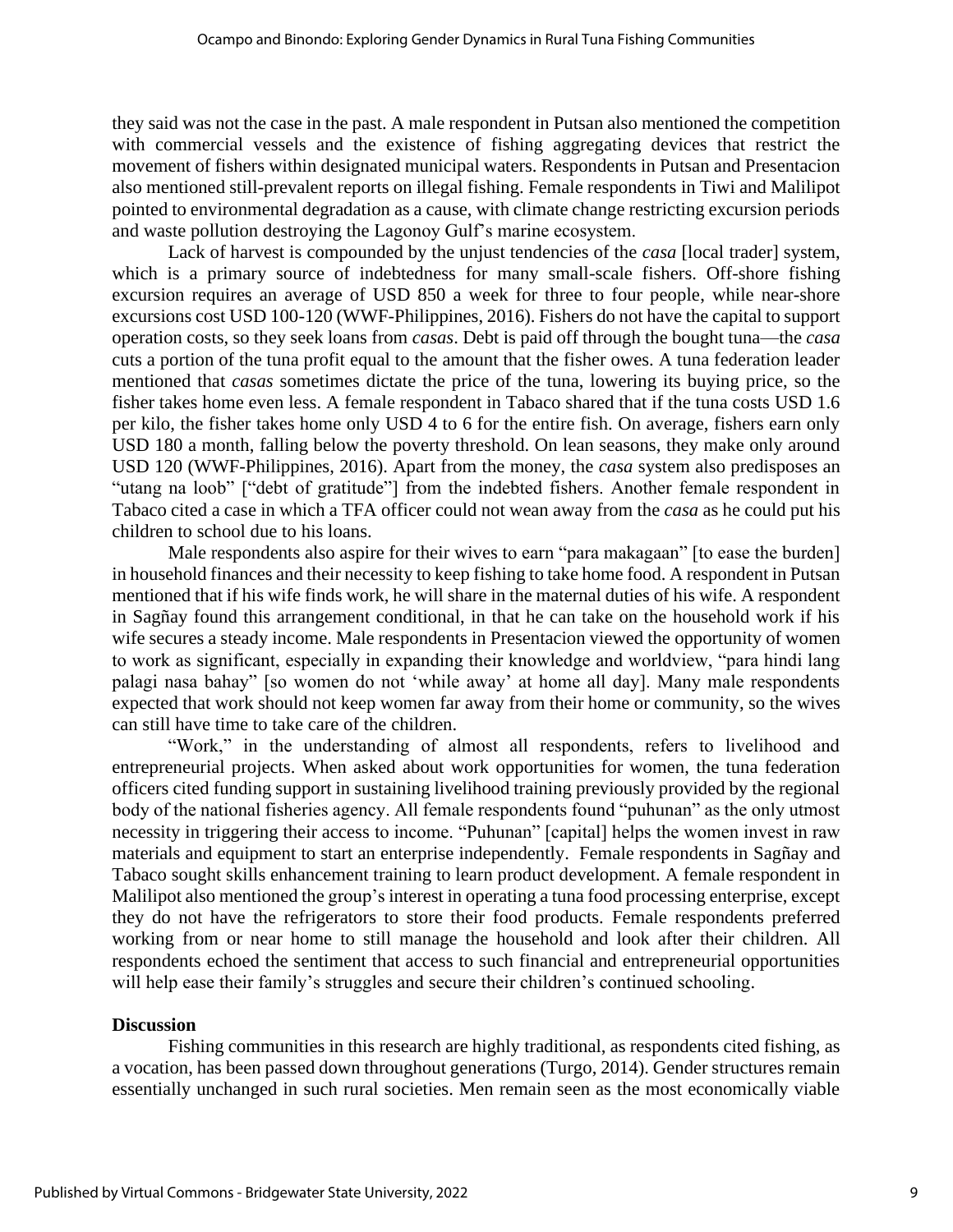actors in the community because of their learned and perceived inherent skill in productive labor. The value of fish is seen as primarily dependent on the quality and effort of the catch itself (Siason, 2000; Harper et al., 2017). Hence, the main agenda of the TFA meetings are centered on fish handling and logistics. Tuna fishing is also considered dangerous (Gustavsson, 2016), limiting women's participation in the activity. Many women opt to join near-shore fishing excursions instead of where it is safest (Kleiber, 2018; Torell et al., 2021).

Because the understanding of fishing is parochial, ancillaries and post-harvest activities, where women predominate, are viewed only as auxiliaries (Lentisco & Lee, 2015; Harper et al., 2017). Women prepare fishing implements before excursions. They also negotiate and bargain the cost of the harvest to the *casas* (local traders). Women are also generally the fishmongers, peddling low-value catch individually or through stalls in community markets (Turgo, 2010; Salmi & Sonck-Rautio, 2018). To handle and manage the profit generated from fishing and fishing-related activities, women enlist in the Group Savings and Loan Associations (GSLAs). Functioning only as supporting units, GSLAS do not hold the same political leverage and representation in local decision-making spaces as the TFAs. GSLA agenda falls outside the ambit of the TFA agenda and has, therefore, no influence in FARMC or local government decisions. While there is the individual presence of women leading FARMCs, working as secretaries in TFAs, or owning *casas*, representation of women is lacking at the sectoral level (Finkbeiner et al., 2021). The GSLAs are currently the only viable space for the collective representation of women in the communities. However, the GSLAs' exclusion in local political spaces, in turn, overlooks the opportunity for women to lobby their interests as a unit (Kleiber et al., 2018; Rohe et al., 2018).

Community structures are equally reflective of the dichotomous arrangements of men and women at the household level. Men's economic advantage influences power relations between spouses (Turgo, 2010; Gustavsson, 2016). They are less expected to share housework because they have already "done enough" to support the family. While the female respondents mentioned that their and their husbands' personal care expenses are set aside to prioritize food and childcare, men's recreations (such as liquor) are budgeted. With less economic influence in the family, women are designated to fulfill the "supporting work" (Kabeer, 1994): they manage the house and their family's finances. They also carry a heavier burden on parental care. The female respondents, for instance, took on the added function of module facilitators for their children's schooling during the pandemic. These duties are often considered "soft" duties. "Soft" duties are perceived not to require strenuous physical work, thus reflecting little or no economic equivalent in the household. (Kabeer, 1994). This notion is evidenced in the male respondents' referring to women's work as "pang-babae lang," or fitting only for women. A male respondent also referring to women as "yayas" reflects the subverted views on women's labor, relegating women only as servile to one's family.

Traditional roles compartmentalize the value of women in rural societies. However, women in the Lagonoy Gulf redefine their roles as their chief asset. Motherhood is multi-faceted and can expand towards nontraditional occupations to service a woman's devotion to her family (Ayala & Murga, 2016). The female respondent working as a FARMC officer gave merit to her skill to fairly split her time between work and her husband and children. Women also took pride in their ability to "diskarte." "Diskarte," in the Philippine vernacular, is a learned skill drawn from one's adaptability and resourcefulness regardless of one's social and economic limitations (Morales, 2017). With their "diskarte," women are able and assiduous in seeking ways to augment their household income and ensure their family's subsistence.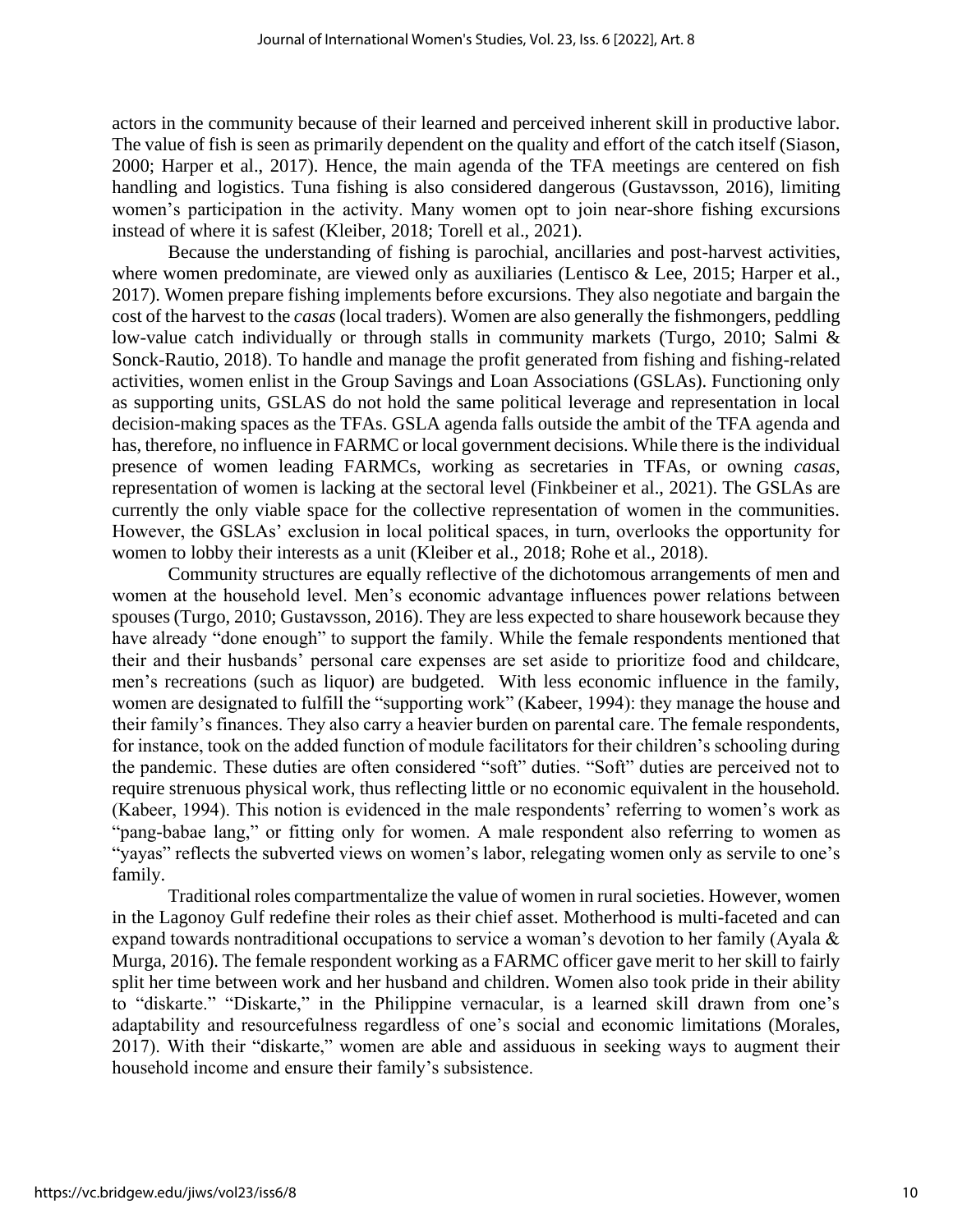Community and social welfare volunteers, TFA and FARMC officers, *casa* owners, and teachers are regarded as "leaders" in the communities. The distinction is bred from their proximity and opportunity to participate in decision-making and industry spaces (Pedroza-Gutiérrez, 2019). They hold such privilege because of relative stability in their income (Canagarajah et al., 2001), their educational background, or their overall access and network with key community actors (such as local government officials, among others). Women in the Lagonoy Gulf recognize their lack of sectoral access to decision-making and industry spaces, limited only to those with positions. There is recognition of the deficiency of their voice to influence these spaces and create reforms to improve their welfare as women and as participants of the local fishing livelihood systems. Having a "voice" implies the ability to lobby their interest to become productive mothers and community members (Martin, 1990). For the women in the Lagonoy Gulf, this means becoming privy to the TFA agenda and being given income-generating opportunities. Having a "voice" recognizes that their contributions to the communities are significant.

The traditionality of tuna fishing communities has an equal imposition on the rural male identity. As "productive" bodies, men are placed to a higher standard in providing for the household. They are positioned to undertake forms of labor that are more emblematic of their masculinity, assumed to bear higher economic productivity, such as in exercising strength through construction and carpentry work as side jobs for several of the male respondents (Connell & Messerschmidt, 2005; Cole et al., 2015). However, growing problems on low catch turnout rates, pandemic restrictions, and indebtedness to higher actors in the tuna value chain challenge this ideal rural masculinity (Alston & Kent, 2008). There is the expression of exasperation in men to uphold such expectations while struggling to reap economic benefits from fishing. Men's roles then become flexible to address urgent needs for subsistence (Turgo, 2014; Connell & Messerschmidt, 2015), as evidenced by the male respondents who would farm tiger grass with their wives. The male respondent, who is a tailor, also clarified that his work is usually attributed to women.

Men in the rural fishing communities in Lagonoy had the resounding sentiment for their wives to have access to a stable income, noting this will ease their burden as the sole breadwinner. They wanted "equality" in economic responsibility, co-sharing this function with their wives (Ferrer et al., 2014). Women equally aspired to acquire "puhunan" [capital] to better support their families. Earning capital leverages their economic value in the household and increases their stake in the community (Kabeer, 2005). However, it must also be noted that some male respondents expressed the expectation that women will still shoulder household duties regardless of securing work and an income. Traditional structures can maintain power disparities even as women gain privilege and access to financial opportunities (Karim et al., 2018), meriting systemic and institutional interventions to mitigate such risk and ensure that women's rights are respected.

#### **Conclusion**

This research identified and assessed the factors and motivations on the gender dynamics in rural tuna fishing communities in the Lagonoy Gulf, Philippines. The analysis reinforced the findings of previous bodies of literature that emphasize women's overlooked contribution in the fisheries sector. Women are active as ancillary workers, taking on roles that help compound the value of tuna. Women bargain and negotiate the value of fish to the local traders and serve as the fishmongers for low-value catch. Women also join community financing units to invest a portion of their household income. Many of these roles are seen only as support. The value of tuna is perceived to be already pre-determined by the fishing activity itself. Being seen only as secondary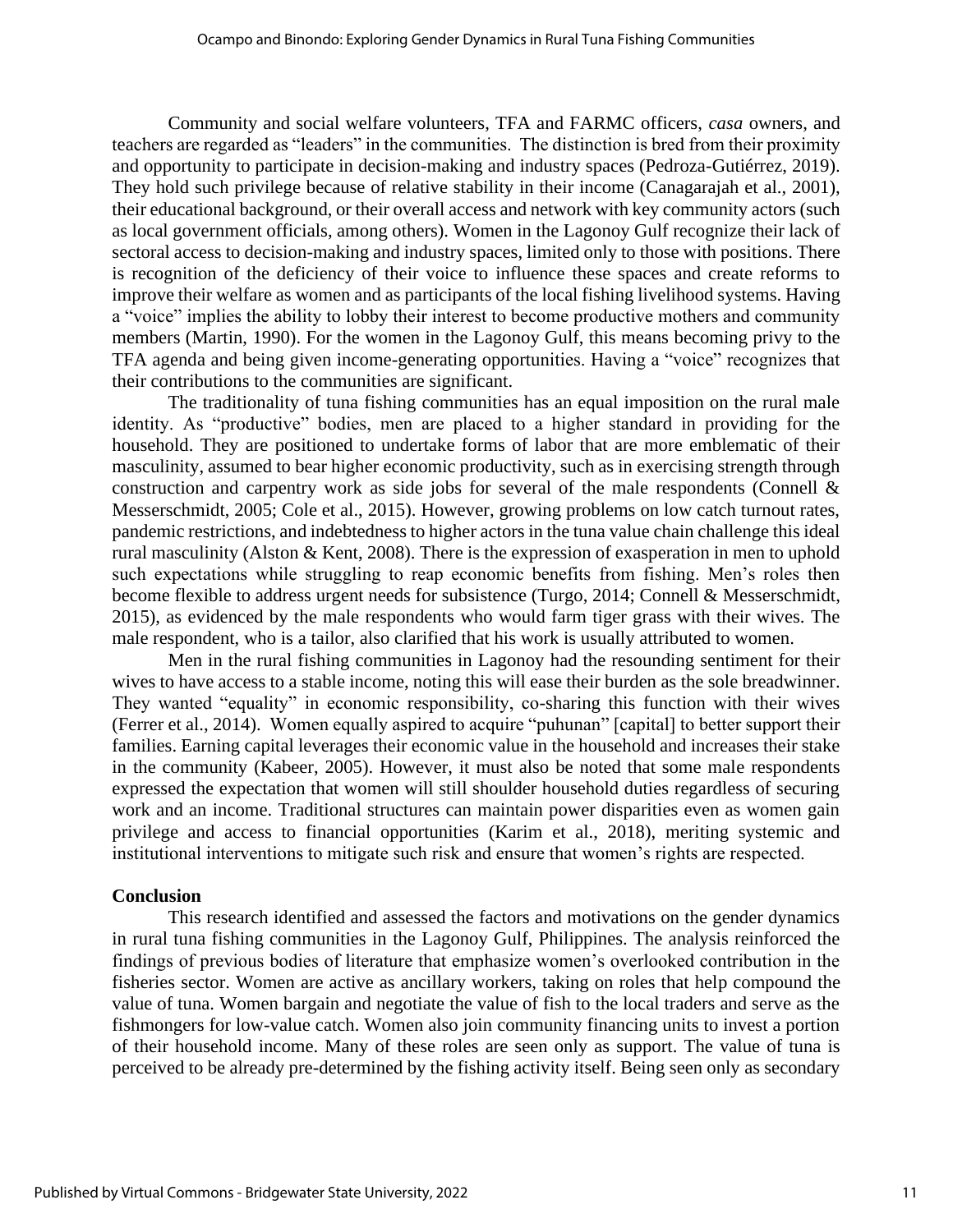labor, women lose their leverage to participate in community decision-making and lack access to lobby their interests as a sector.

The supposed lack of economic contribution of women results in social disparities in rural tuna fishing communities. Women are seen only as "domestic workers," shouldering the function of managing the home and the children because men already fulfill their role as breadwinners. However, as identified in this research, women recognize their duties as a source of empowerment. They uphold their skill to handle multiple occupations to improve and secure their family's welfare. In the communities, women are also recognized as good financial custodians who have an astute ability to "diskarte," finding creative ways to solve their family's financial problems.

Poverty is core to restrictive gender dynamics in marginalized rural tuna fishing communities in the Lagonoy Gulf. The lack of financial opportunities for women constrains their privilege to have economic bargaining power in the household and the community. Women who are generally reliant only on their husbands' income have the weaker advantage in decision-making and are limited only to domestic duties to fulfill their value at home.

Lack of financial opportunities equally imposes unhealthy expectations on men in marginalized rural communities. Rural men are set to a higher standard in providing for the family, often by taking on strenuous labor to reap quick profit. However, the increasing vulnerability of fishing communities to environmental, political, and economic crises makes it difficult for men to continue producing output, diminishing their primary responsibility to support the family and exposing them to greater food and financial insecurity.

Decent work and economic opportunities are vital in addressing gender inequality in rural fishing communities. It is essential to provide women with the necessary financial capital, training, and network to generate and secure their income (Food and Agriculture Organization of the United Nations, 2010). Local institutions, both government and non-government bodies present in the communities, should consider establishing structures to enable women to operate and sustain community-based enterprises, including providing communal areas where equipment is set up to store or process identified products. Fisheries governance and management authorities should also recognize and address the lack of sectoral representation of women in local decision-making and generate reforms to safeguard and improve women's roles in the tuna value chain. Gender sensitivity awareness and education are also important to deconstruct traditional conceptions on gender and labor and include male perspectives and attitudes in development interventions.

#### **Acknowledgment**

The presentation of this research to the World Conference on Women's Studies 2021 was funded by the WWF-Philippines' Sustainable Tuna Partnership Project. I would like to thank Marietta Calacal and Leah Villanueva-Benosa for their crucial work as research assistants. Despite the distance and faulty network services, we managed to reach the communities through their remarkable effort. I would also like to extend my deepest gratitude to Joann Binondo, my coauthor, for birthing the idea for this research and supporting its fruition every step of the way.

#### **References**

Abebe, B.A., Jones, K.W., Solomon, J., Galvin, K., & Evangelista, P. (2020). Examining social equity in community-based conservation programs. *World Development, 135*. [https://doi.org/10.1016/j.worlddev.2020.105066.](https://doi.org/10.1016/j.worlddev.2020.105066)

Alston, M., & Kent, J. (2008). The big dry: The link between rural masculinities and poor health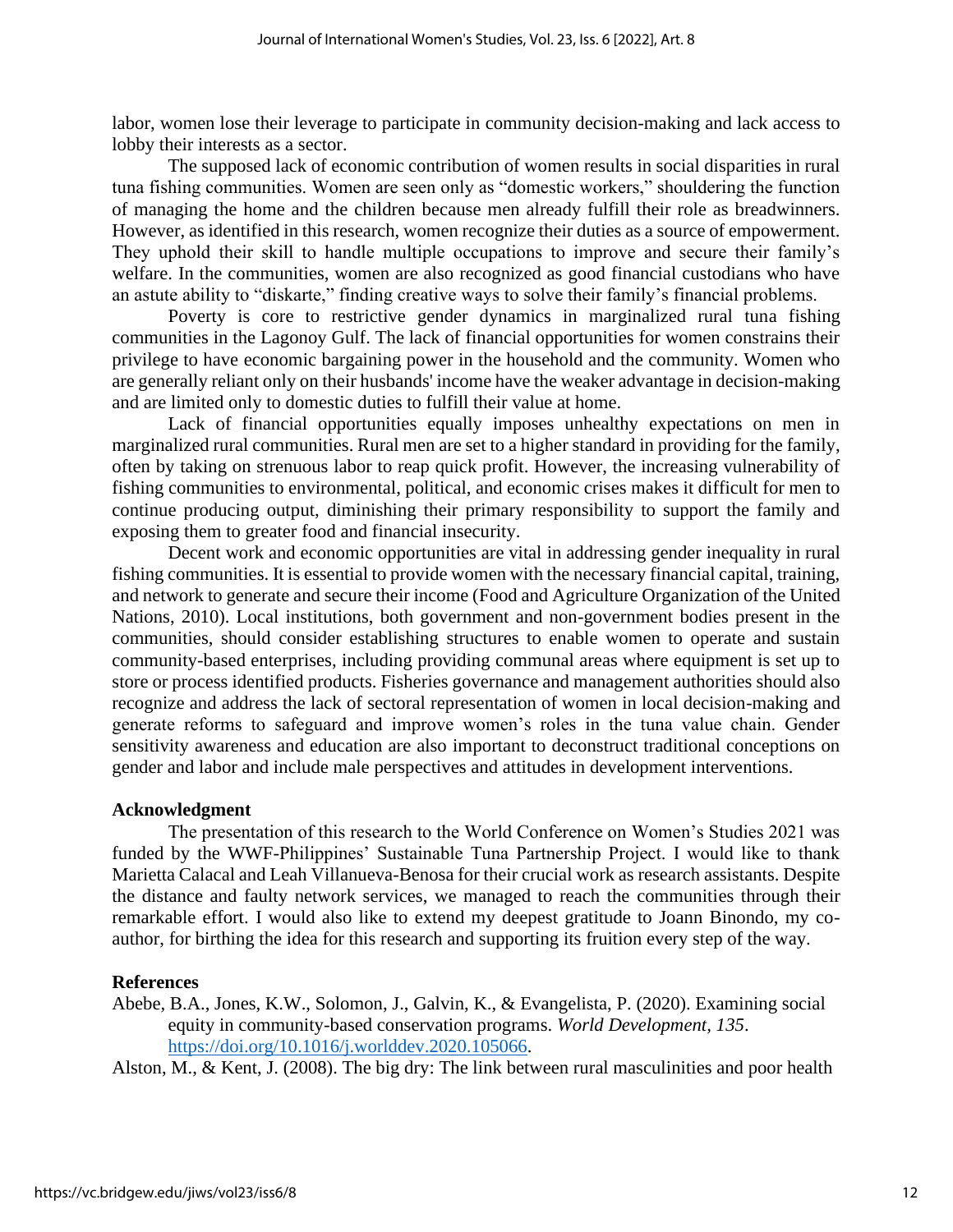outcomes for farming men. *Journal of Sociology 44*(2), 133-147. [https://doi.org/10.1177/1440783308089166.](https://doi.org/10.1177/1440783308089166)

- Angeles, L.C., & Hill, K. (2009). The gender dimension of the agrarian transition: Women, men, and livelihood diversification in two peri-urban farming communities in the Philippines. *Gender, Place, & Culture: A Journal of Feminist Geography, 16*(5), 609-629. [https://dx.doi.org/10.1080/09663690903148465.](https://dx.doi.org/10.1080/09663690903148465)
- Ayala, M.I., & Murga, A.L. (2016). Patriarchy and women's multidimensional agency: A case study of a Mexican sending village. *Women's Studies International Forum, 59*, 1-8. [https://dx.doi.org/10.1016/j.wsif.2016.08.002.](https://dx.doi.org/10.1016/j.wsif.2016.08.002)
- Balsdon, E.M. (2007). Poverty and the management of natural resources: A model of shifting cultivation. *Structural Change and Economic Dynamics, 18*, 333-347. [https://doi.org/10.1016/j.strueco.2006.12.001.](https://doi.org/10.1016/j.strueco.2006.12.001)
- Bearman, S., Korobov, N., & Thorne, A. (2009). The fabric of internalized sexism. *Journal of Integrated Social Sciences, 1*(1), 10-47. [https://www.jiss.org.](https://www.jiss.org/)
- Bradford, K., & Katikiro, R.E. (2019). Fighting the tides: A review of gender and fisheries in Tanzania. *Fisheries Research, 216*, 79-88. [https://doi.org/10.1016/j.fishres.2019.04.003.](https://doi.org/10.1016/j.fishres.2019.04.003)
- Canagarajah, S., Newman, C., & Bhattamishra, R. (2001). *Food Policy, 26*, 405-420. [https://doi.org/10.1016/S0306-9192\(01\)00011-2.](https://doi.org/10.1016/S0306-9192(01)00011-2)
- Cole, S.M., Puskur, R., Rajaratnam, S., & Zulu, F. (2015). Exploring the intricate relationship between poverty, gender inequality, and rural masculinity: A case study from an aquatic agricultural system in Zambia. *Culture, Society, & Masculinities 7*(2), 154-170. [https://doi.org/10.3149/csm.0702.154.](https://doi.org/10.3149/csm.0702.154)
- Connell, R.W., & Messerschmidt, J.W. (2005). Hegemonic masculinity: Rethinking the concept. *Gender & Society 19*, 829-859. [https://doi.org/10.1177/0891243205278639.](https://doi.org/10.1177/0891243205278639)
- De Guzman, M.R.T. (2014). Yaya: Philippine domestic care workers, the children they care for, and the children they leave behind. *International Perspectives in Psychology: Research, Practice, Consultation, 3*(3), 197-214. [https://dx.doi.org/10.1037/ipp0000017.](https://dx.doi.org/10.1037/ipp0000017)
- Fayazi, M., & Bornstein, L. (2021). The links between vulnerability, poverty, and natural hazards: A focus on the impacts of globalization trends. *Enhancing Disaster Preparedness*, 259-271. [https://doi.org/10.1016/B978-0-12-819078-4.00014-9.](https://doi.org/10.1016/B978-0-12-819078-4.00014-9)
- Ferrer, A.J.G., Perez, M.L., Roxas, A.T., & Avila, E.M. (2014). Expanding roles of men and women in aquatic agricultural systems in the Philippines. *Asian Fisheries Science Special Issue, 27S*, 185-194. [https://www.asianfisheriessociety.org/publication/downloadfile.php?id=1034&file=Y0dS](https://www.asianfisheriessociety.org/publication/downloadfile.php?id=1034&file=Y0dSbUx6QXhPRFkxT1RZd01ERTBNVGcyT1RZek1EUXVjR1Jt)

[bUx6QXhPRFkxT1RZd01ERTBNVGcyT1RZek1EUXVjR1Jt.](https://www.asianfisheriessociety.org/publication/downloadfile.php?id=1034&file=Y0dSbUx6QXhPRFkxT1RZd01ERTBNVGcyT1RZek1EUXVjR1Jt)

- Finkbeiner, E.M., Fitzpatrick, J., & Yadao-Evans, W. (2021). A call for protection of women's rights and economic, social, cultural (ESC) rights in seafood value chains. *Marine Policy, 128*. [https://doi.org/10.1016/j.marpol.2021.104482.](https://doi.org/10.1016/j.marpol.2021.104482)
- Food and Agriculture Organization of the United Nations. (2010). Gender dimensions of agricultural and rural employment: Differentiated pathways out of poverty. [https://www.fao.org/3/i1638e/i1638e.pdf.](https://www.fao.org/3/i1638e/i1638e.pdf)
- Food and Agriculture Organization of the United Nations. (2016). Promoting gender equality and women's empowerment in fisheries and aquaculture. [https://www.fao.org/3/i6623e/i6623e.pdf.](https://www.fao.org/3/i6623e/i6623e.pdf)

Frangoudes, K., & Gerrard, S. (2018). (En)gendering change in small-scale fisheries and fishing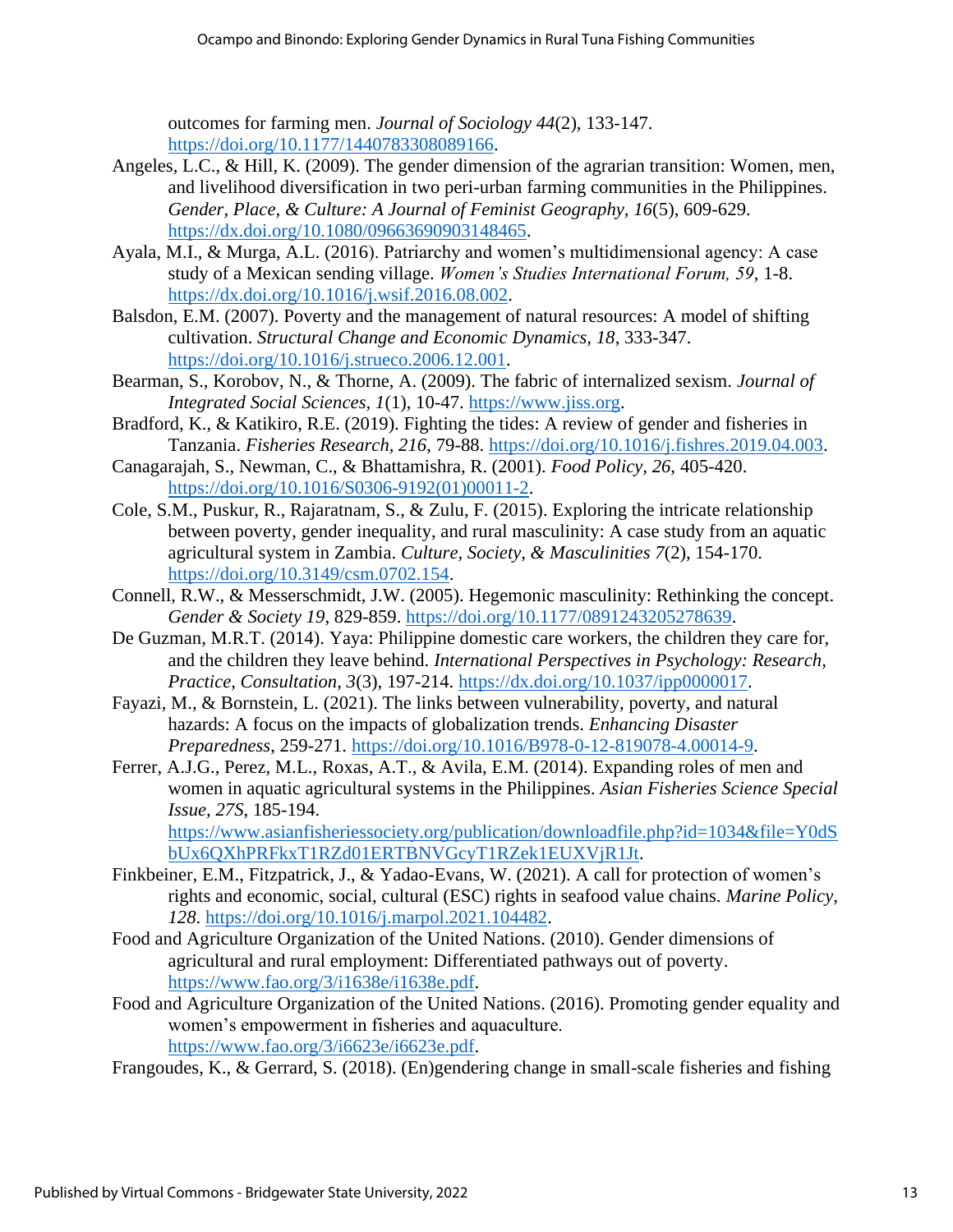communities in a globalized world. *Maritime Studies 17*, 117-124. [https://doi.org/10.1007.s40152-018-0113-9.](https://doi.org/10.1007.s40152-018-0113-9)

- Gallagher, S.K. (2007). Agency, resources, and identity: Lower-income women's experiences in Damascus. *Gender & Society, 21*(2), 227-249. [https://www.jstor.org/stable/26740960.](https://www.jstor.org/stable/26740960)
- Gustavsson, M. (2016). *Examining the socio-cultural contexts of fishing lives on the Llyn Peninsula, UK* [Doctoral thesis, University of Liverpool]. The University of Liverpool Repository. [https://livrepository.liverpool.ac.uk/3005120/.](https://livrepository.liverpool.ac.uk/3005120/)
- Gustavsson, M., & Riley, M. (2019). (R)evolving masculinities in times of change amongst small-scale fishers in North Wales. *Gender, Place, & Culture*. [https://doi.org/10.1080/0966369X.2019.1609914.](https://doi.org/10.1080/0966369X.2019.1609914)
- Harper, S., Grubb, C., Stiles, M., & Sumalia, U.R. (2017). Contributions by women to fisheries economies: Insights from five maritime countries. *Coastal Management, 45*(2), 91-106. [https://doi.org/10.1080/08920753.2017.1278143.](https://doi.org/10.1080/08920753.2017.1278143)
- Holden, W.N., & Marshall, S.J. (2018). Climate change and typhoons in the Philippines: Extreme weather events in the Anthropocene. *Integrating Disaster Science and Management*, 407-421. [http://dx.doi.org/10.1016/B978-0-12-812056-9.00024-5.](http://dx.doi.org/10.1016/B978-0-12-812056-9.00024-5)
- Kabeer, N. (1994). *Reversed realities: Gender hierarchies in development thought*. Verso.
- Kleiber, D., Harris, L.M., & Vincent, A.C. (2014). Gender and small-scale fisheries: A case for counting women and beyond. *Fish and Fisheries*. [https://doi.org/10.1111/faf.12075.](https://doi.org/10.1111/faf.12075)
- Kleiber, D., Harris, & Vincent, A.C. (2018). Gender and marine protected areas: A case study of Danajon Bank, Philippines. *Maritime Studies*. [https://doi.org/10.1007/s40152-018-0107-](https://doi.org/10.1007/s40152-018-0107-7) [7.](https://doi.org/10.1007/s40152-018-0107-7)
- Lagonoy Gulf Integrated Fisheries and Aquatic Resources Management Council. (2017).
- Lagonoy Gulf Tuna Management Plan.
- Lamarca, N.S.J. (2014). *Fisheries country profile: Philippines.* Southeast Asian Fisheries Development Center. [http://www.seafdec.org/fisheries-country-profile-philippines/.](http://www.seafdec.org/fisheries-country-profile-philippines/)
- Lawless, S., Cohen, P., McDougall, C., Orirana, G., Siota, F., & Doyle, K. (2019). Gender norms and relations: Implications for agency in coastal livelihoods. *Maritime Studies, 19*, 347- 358. [https://doi.org/10.1007/s40152-019-00147-0.](https://doi.org/10.1007/s40152-019-00147-0)
- Lentisco, A., & Lee, R.U. (2015). A review of women's access to fish in small-scale fisheries. [https://www.fao.org/3/i4884e/i4884e.pdf.](https://www.fao.org/3/i4884e/i4884e.pdf)
- Martin, J. (1990). Motherhood and power: The production of a women's culture of politics in a Mexican community. *American Ethnologist, 17*(3), 470-490. [https://doi.org/10.1525/ae.1990.17.3.02a00040.](https://doi.org/10.1525/ae.1990.17.3.02a00040)
- Monnier, L., Gascuel, D., Alava, J.J., Barragán, M.J., Gaibor, N., Hollander, F.A., Kanstinger, P. Niedermueller, S., Ramírez, J., & Cheung, W.W.L. (2020). Small-scale fisheries in a warming ocean: Exploring adaptation to climate change. [https://www.fishforward.eu/wp](https://www.fishforward.eu/wp-content/uploads/2020/09/WWF_small-scale-fisheries-in-a-warming-ocean_exploring-adaptation-to-climate-change_FishForward_2020_EN_WEB.pdf)[content/uploads/2020/09/WWF\\_small-scale-fisheries-in-a-warming-ocean\\_exploring](https://www.fishforward.eu/wp-content/uploads/2020/09/WWF_small-scale-fisheries-in-a-warming-ocean_exploring-adaptation-to-climate-change_FishForward_2020_EN_WEB.pdf)[adaptation-to-climate-change\\_FishForward\\_2020\\_EN\\_WEB.pdf.](https://www.fishforward.eu/wp-content/uploads/2020/09/WWF_small-scale-fisheries-in-a-warming-ocean_exploring-adaptation-to-climate-change_FishForward_2020_EN_WEB.pdf)
- Morales, M.R.H. (2017). Defining diskarte: Exploring cognitive processes, personality traits, and social constraints in creative problem-solving. *Philippine Journal of Psychology, 50*(2)[.https://www.pap.ph/assets/files/journals/defining-diskarte-exploring-cognitive](https://www.pap.ph/assets/files/journals/defining-diskarte-exploring-cognitive-processes-personality-traits-and-social-constraints-in-crea.pdf)[processes-personality-traits-and-social-constraints-in-crea.pdf.](https://www.pap.ph/assets/files/journals/defining-diskarte-exploring-cognitive-processes-personality-traits-and-social-constraints-in-crea.pdf)
- Pedroza-Gutiérrez, C. (2019). Managing Mercado del Mar: A case of women's entrepreneurship in the fishing industry. *Maritime Studies*. [https://doi.org/10.1007/s40152-019-00157-y.](https://doi.org/10.1007/s40152-019-00157-y)
- Philippine Statistics Authority. (2020). Updated official poverty statistics of the Philippines.